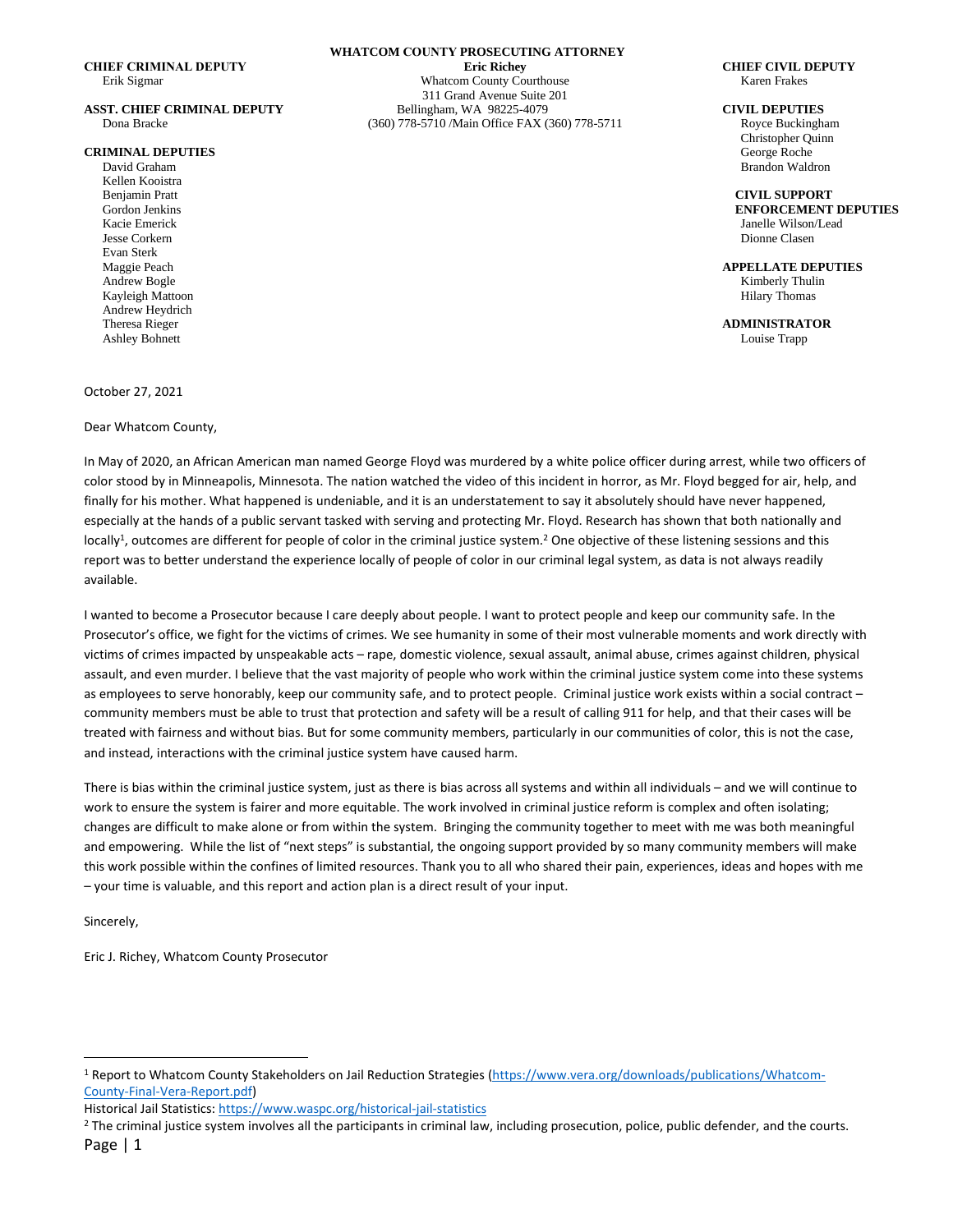# Executive Summary

Throughout the summer and fall of 2020, Prosecutor Eric Richey met with more than 35 individuals who identified as Black, Native American, Hispanic, Latinx, Asian, or multi-racial, along with individuals who were working in the community on behalf of Black, Indigenous, and people of color. The goal of these meetings was to better understand the experience of people of color in the Criminal Justice System, and more specifically, to gain information about ways in which the Prosecutor's Office policies and operations can better serve the community.

The themes that emerged from these listening sessions are shared in detail in this report. Overall, these conversations centered around the need for more communication and a desire for engagement; the community's questions about oversight; the fear of law enforcement in communities of color; the need for more education about the criminal justice system; ensuring access to justice for all; the desire for prosecution to be applied equitably and without bias<sup>3</sup>; and the impact of minor convictions and criminal records on individuals and families.

# Why this process?

Hosting convenings with the community regarding the topic of racial disparities in our criminal justice system was part of the Prosecutor's 2020 workplan. The wrongful deaths of Breonna Taylor, George Floyd, and Ahmed Arbery and tragically too many others further catalyzed the importance of this work, and in June of 2020, the Prosecutor pulled together a team of community members to provide guidance for this process. The team suggested that Prosecutor Richey meet with stakeholders from local activist groups and specifically with individuals and groups from our Black, Native American, Hispanic, Latinx, and Immigrant communities. Prosecutor Richey was able to meet with several groups and community members and listen to perspectives, stories, and experiences people had with the criminal justice system with the goal of understanding how people from our entire community, especially those who feel they have experienced unjust treatment, can be better served by the Prosecutor's Office and the criminal justice system.

# Acknowledgment and Gratitude

Thank you to the following individuals who provided guidance and leadership to this process:

Riannon Bardsley Carrie E. Blackwood, JD Heather Flaherty, MBA Vernon Damani Johnson, PhD Nick Lewis

Ceci Lopez, JD Vanessa Martin Lisa McShane Terrance "TeeJay" Morris

<sup>&</sup>lt;sup>3</sup> Prosecution includes charging decisions, bail recommendations, offers of plea bargains, and diversion opportunities. National data shows prosecution is often higher for people of color and the Prosecutor's office plans to prioritize collecting this level of data locally to determine where there are further opportunities for improvement.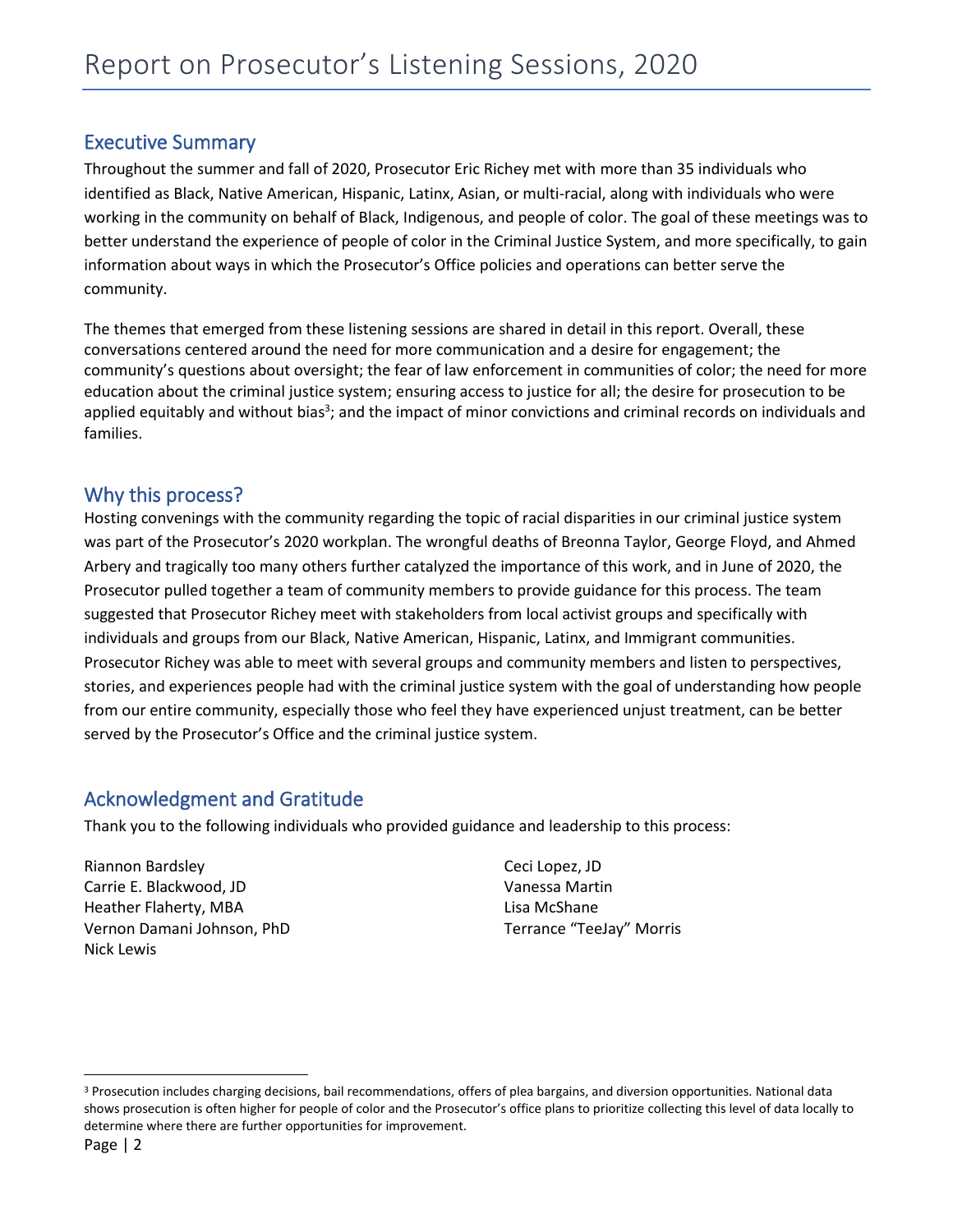# Listening Session Themes

The media is flooded with national stories of racial profiling, brutality, and inequitable enforcement of law, which obviously impacts how our BIPOC community views our local criminal justice system. During conversations, community members talked about some local incidents that have created additional fear and distrust of the criminal justice system. The fear is real and understandable. The criminal justice system has a long way to go to build trust in communities of color to ensure equitable enforcement of law and access to justice.

Some local experiences that were shared with me that demonstrate the context for the feelings of fear include individuals not feeling comfortable coming forward to report hate crimes, at times because of their immigration status and not wanting to be deported, as well as incidences of men carrying rifles in order to "protect" local businesses during the Black Lives Matter protest, and related, men carrying rifles during Pride parades with the goal of intimidation.

## Fear of Law Enforcement Interactions

Some community members shared their fear of law enforcement and expressed that the white community does not have that same fear. They indicated that people of color take extra measures such as making sure their vehicles are in excellent condition in order to avoid the risk of police contacts. Community members of color shared that they need to teach their children how to act if they are pulled over by the police in order to avoid escalations into potential use of force, jail bookings, and even physical danger. Many expressed that these precautions were driven by fear.

## Access to Safe Policing for All

People of color, and particularly non-native English speakers, do not always feel comfortable accessing the Police or the Criminal Justice system when they have been victims of crime or have a public safety concern. Fears of general unfair treatment and distrust of Law Enforcement were shared--specifically regarding Law Enforcement utilizing Border Patrol for translation and concerns of this leading to potential detention or deportation. Some shared that they don't feel over-policed necessarily as community members of color, but they are concerned about what is perceived as an overly aggressive response. Black, Latinx, and Native American community members all shared that they want to be able to access police in the same way white community members do.

# Need for both widely available and accessible translations services and more complete communication from the Prosecutor's Office

One story was shared regarding a non-native English speaker being pulled over for expired tabs. This individual was an immigrant working on obtaining full citizenship, and was law-abiding, other than having expired car tabs, which is only an infraction. When this individual was pulled over, they immediately called their partner to serve as a translator as they were afraid of the Officer calling Border Patrol to utilize translation services. The Officer was kind and understanding in this case and issued a citation in the field rather than escalating the situation. However, after a police encounter, people are sometimes left wondering if a case had been filed, whether they missed a court hearing and a warrant had been issued, or, in the alternative, whether a case was referred to the prosecutor and declined.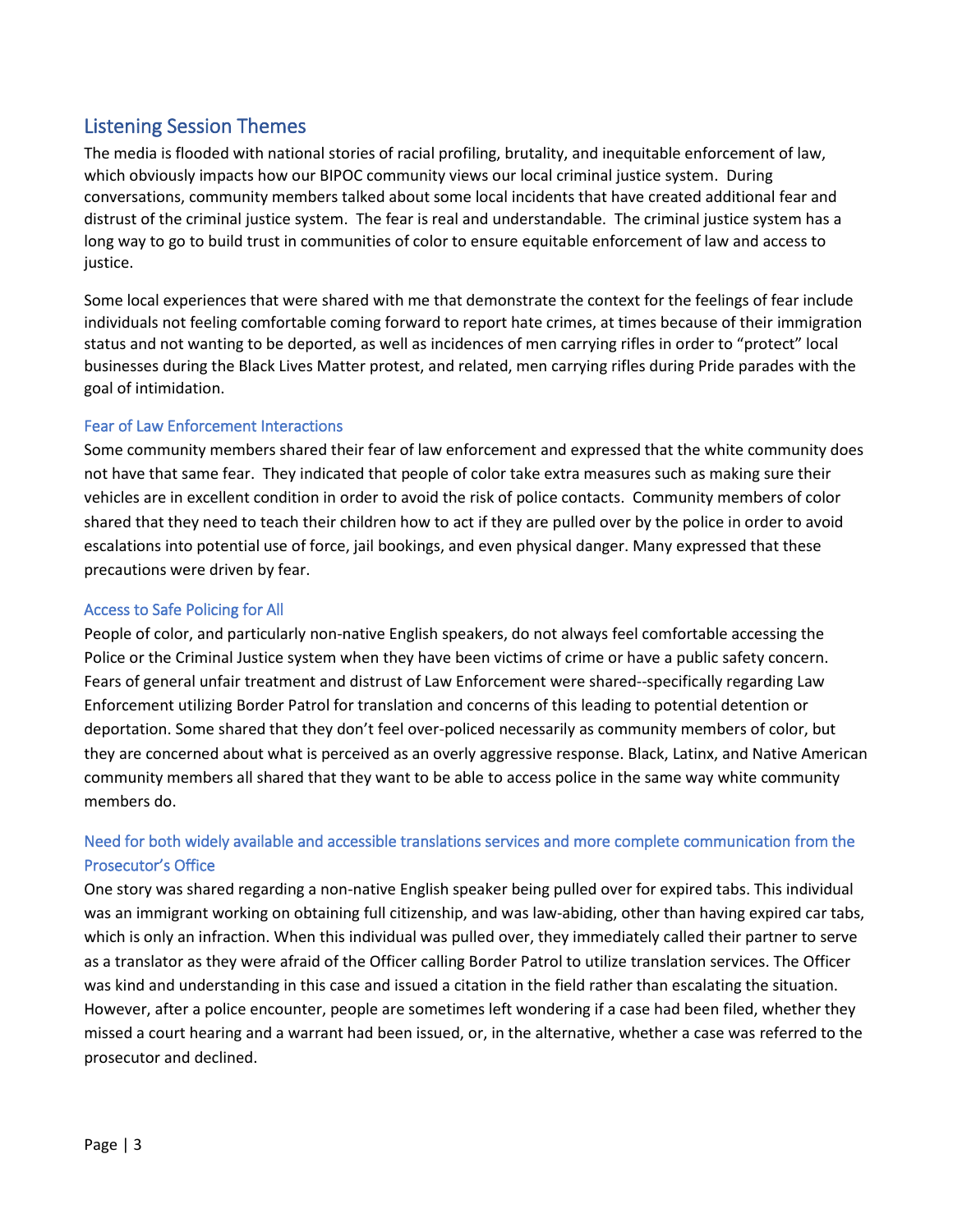## Criminalization of Substance Use Disorders, Behavioral Health Issues, and Poverty

Community members repeatedly voiced support for alternatives to incarceration for crimes of addiction, behavioral health issues, and poverty. People felt that the sweeps of homeless camps, the lack of options for shelter and housing for our homeless population, lack of treatment for substance use and behavioral health, and lack of living-wage jobs all contributed to reliance on the criminal justice system as our social service safety net, even though it was not designed as such. Many shared that, specifically for low-level charges such as Driving with a Suspended License, they'd like to see an alternative response and diversion to social services and resources as a way to increase traffic safety, instead of issuing more citations to someone who may not be able to afford the fines and fees. Several people called this charge "Driving while Poor" And others called it "Driving while Brown."

### Improvement of Data and Transparency

A recurring theme in these discussions was the need to improve data and transparency in the Criminal Justice system. Community members want to know and understand the demographics of who is being arrested in our community, who is going to jail and for how long, and what the outcomes are for both victims of crime and those accused and convicted of crimes. There is a strong desire for more sharing of data regarding Law Enforcement, including disciplinary actions against Officers, arrest patterns and trends, and prosecutorial charging decisions.

### Improve the Understanding and Knowledge About the Criminal Justice System; Community Involvement

Many people did not fully understand the Prosecutor's role in the Criminal Justice system and requested more information about the office and the position. People outside of the criminal justice system--often people of color, especially if new to this country--do not understand criminal process. People do not know the difference between a prosecutor and a defense attorney, or what happens after a crime is charged. People new to our community might appreciate and benefit from education from the prosecutor's office regarding criminal law.

### Desire for Oversight

Many shared concerns about racial profiling in Whatcom County. Community members shared additional concern that law enforcement is not held accountable when racial profiling happens. Questions arose regarding what the training is for Law Enforcement and what the rules are regarding use of force. There were demands for clear and transparent information and data about officers and leadership. Some groups expressed concern about data issues regarding videos and bodycams. Community members also felt that incidents of abuse of power within law enforcement should be made public and that the community should be involved in addressing those incidents. People wondered who oversees the prosecutor, and whether charges are legitimately filed, over-filed, or not filed when law enforcement may have done something wrong. People questioned whether the Prosecutor would support an oversight committee, or an ombudsman who could help address these issues. 2020 legislature passed sweeping police reform laws designed to protect communities of color. Highlights include limiting law enforcement from using any force unless there is probable cause to believe that a crime was committed, and developing an independent investigation agency to review uses of deadly force by law enforcement. The legislature discussed an independent prosecutor agency to review officer uses of deadly force and there are plans to bring this legislation forward.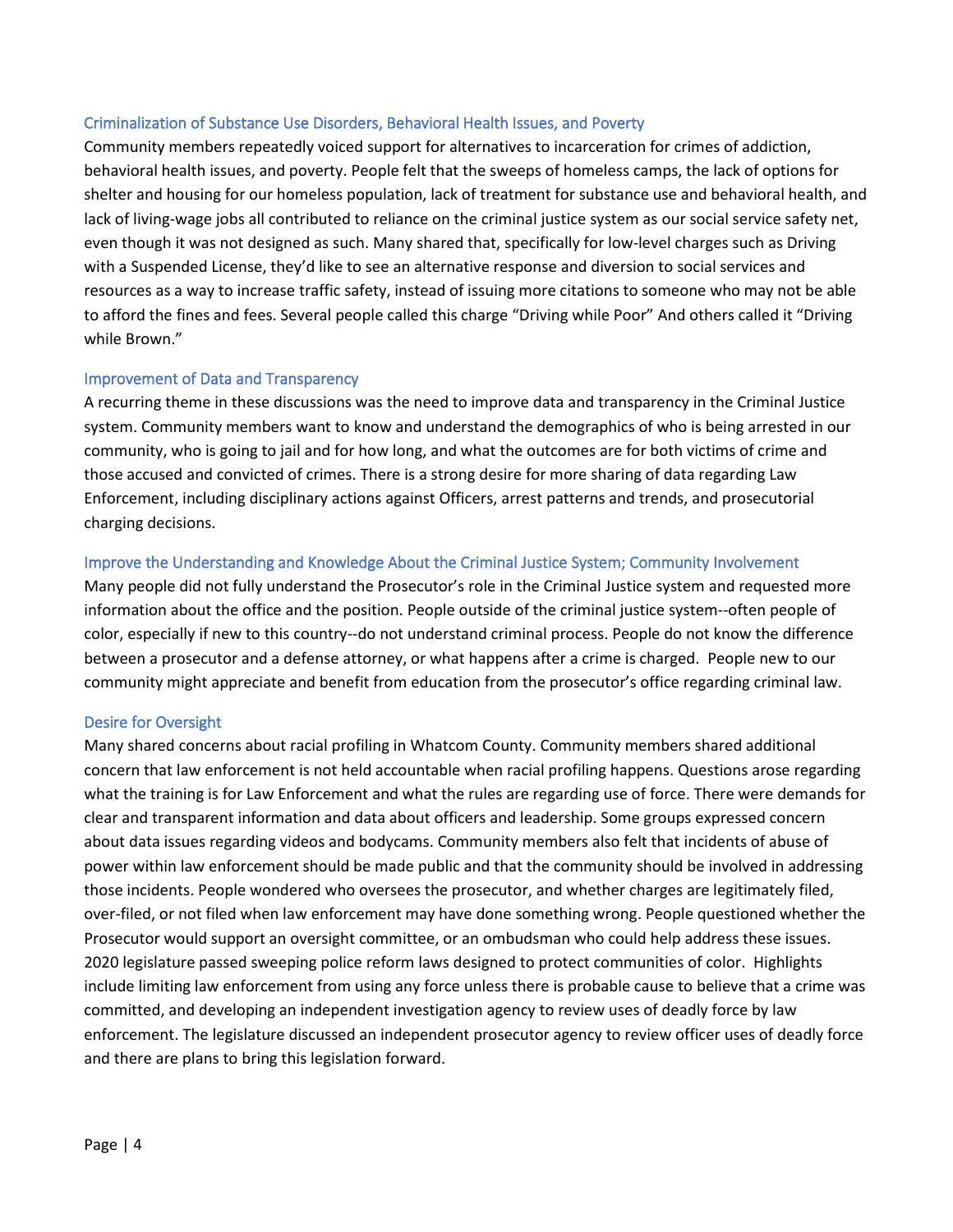## Desire for Investment in Prevention Efforts and Resources (Especially Within Juvenile Justice)

Community members discussed the need for more community centers and after-school programs accessible to all youth, regardless of race or socio-economic status; including welcoming places with enrichment activities and opportunities to build healthy relationships. Some also shared their concern about racism in the schools and a feeling of indifference from local law enforcement about these incidents at times. Individuals also shared their strong desire for alternatives to juvenile incarceration and concern for disparities within school discipline for youth of color, noting the local disparities for kindergarten readiness, high-school Graduation Rates, and reports of substance use, suicidality, anxiety, and depression.

## Diversity + Equity + Inclusion

Some groups wondered whether there was an internal professional or consultant for Diversity, Equity, and Inclusion efforts within the County or Cities. Citizens believed this could help build understanding about disparate outcomes in prosecution and systemic reform opportunities. Community members wondered what kind of training opportunities the Prosecutor's Office and all of law enforcement had, whether there was any talk of hiring an Ombudsmen, and ways to build community oversight where an Ombudsmen could be both accountable to a community board and to the County and serve as a liaison between elected officials and the community. Members of the community expressed concern for a lack of input/representation regarding who is getting hired for positions at the County and who is getting elected to office.

## Accountability and Collaboration Between Elected Officials and Community Members

Some groups stated that building in process for increased accountability and collaboration between Elected Officials and Community Members would be helpful moving forward. Community members shared concerns about the perceived lack of representation in decision-making processes.

## Impact of Convictions:

Community members shared stories about the impact a criminal record has on their ability to live a productive and safe life. Convictions hurt people's opportunities in employment, housing, and travel in meaningful ways. People of color experience disparities in the impacts of convictions – even convictions for low-level crimes can hurt families and create barriers. Some are so hard to overcome that they impact generational wealth. When people are unable to earn a productive living or have gainful employment, they may be susceptible to committing more crimes as a means to cope. In some circumstances, convictions are not necessarily related to protection of the community.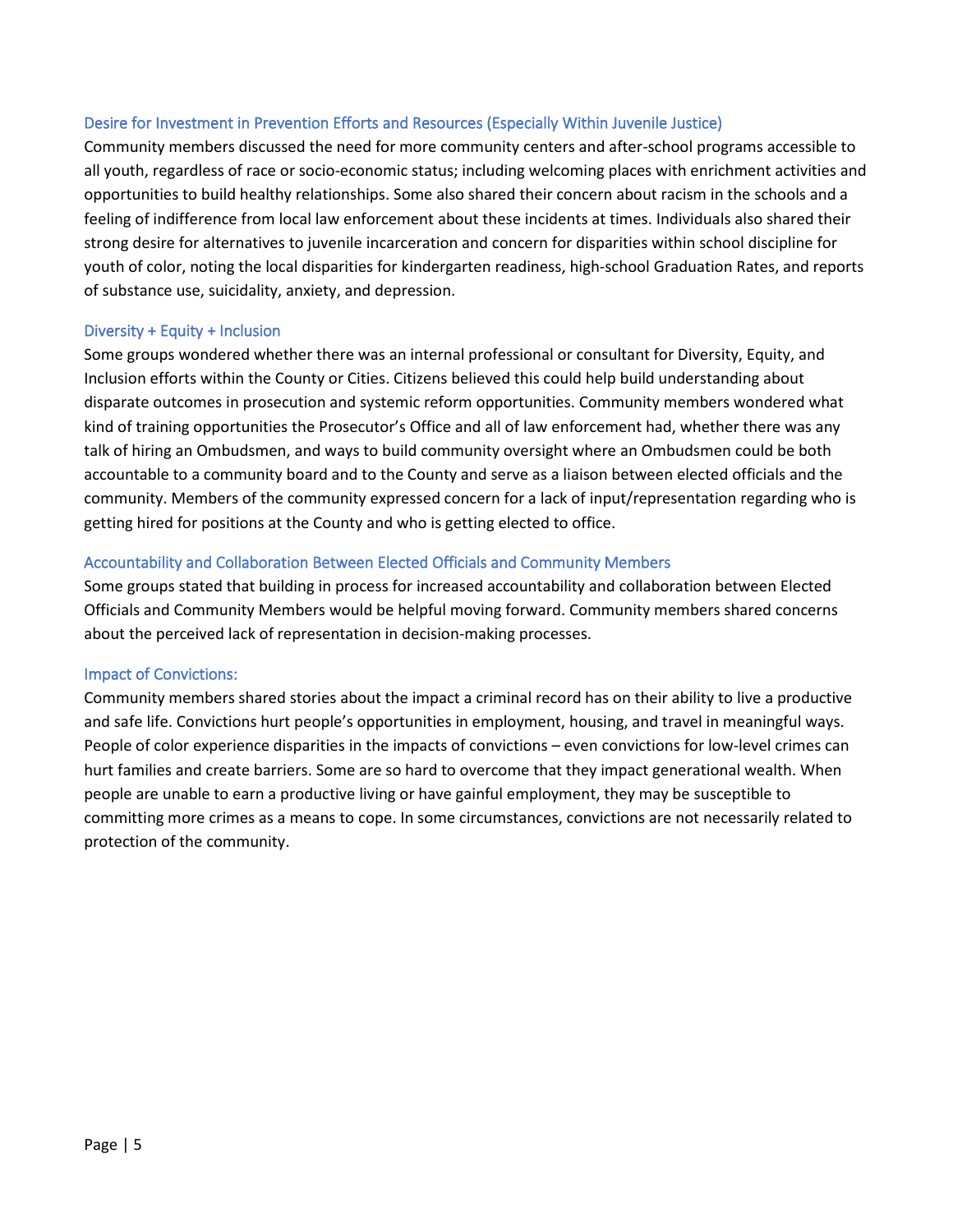# Ideas from the Community

People of color in Whatcom County identified several potential policies and programs they felt could help address their concerns. This part of the report is reflecting to the community what was heard, not what can necessarily be acted upon. *Some of these ideas are not within the scope of the Prosecutor's office to implement, and some are complex and would require changing laws at a federal or state level. Some additional information about actions taken are noted in italics below.* 

## Policies

Policy ideas include things that would change laws or rules about the criminal justice system, or that would require policies to be changed to achieve the idea. These included the following:

| Ideas with action<br>already taken | Decriminalize drug use and possession. The Washington Supreme Court Blake Decision<br>$\bullet$<br>effectively did this. More details in next section.<br>No charges for DWLS. At this time, DWLS $3^{rd}$ is not being prosecuted as a stand-alone crime in<br>$\bullet$<br><b>Whatcom County Courts.</b><br>Reinstate voting rights for felons. There are laws in place that give guidance for when voting<br>$\bullet$<br>rights can be reinstated and the Prosecutor's office interprets these liberally.<br>Laws should be strengthened to prevent citizen-held firearms in areas where protests and<br>$\bullet$<br>demonstrations are occurring. Prosecutor Richey spoke with the Attorney General about this<br>matter and later testified before both house of the legislature to support a bill that prevented<br>non-law enforcement from open carrying firearms at protests. This bill became law. |
|------------------------------------|----------------------------------------------------------------------------------------------------------------------------------------------------------------------------------------------------------------------------------------------------------------------------------------------------------------------------------------------------------------------------------------------------------------------------------------------------------------------------------------------------------------------------------------------------------------------------------------------------------------------------------------------------------------------------------------------------------------------------------------------------------------------------------------------------------------------------------------------------------------------------------------------------------------|
| <b>Ideas Prosecutor</b>            | Defer prosecution of misdemeanors.<br>$\bullet$                                                                                                                                                                                                                                                                                                                                                                                                                                                                                                                                                                                                                                                                                                                                                                                                                                                                |
| has discretion                     | Vacate all misdemeanors during pandemic.<br>$\bullet$                                                                                                                                                                                                                                                                                                                                                                                                                                                                                                                                                                                                                                                                                                                                                                                                                                                          |
| over but are not                   | Decline to prosecute actions that arise out of pulling someone over for a safety violation<br>$\bullet$                                                                                                                                                                                                                                                                                                                                                                                                                                                                                                                                                                                                                                                                                                                                                                                                        |
| always actionable                  | (broken window, tail light, etc.).                                                                                                                                                                                                                                                                                                                                                                                                                                                                                                                                                                                                                                                                                                                                                                                                                                                                             |
| as a general policy                |                                                                                                                                                                                                                                                                                                                                                                                                                                                                                                                                                                                                                                                                                                                                                                                                                                                                                                                |
| Prosecutor does                    | No incarceration of youth.<br>$\bullet$                                                                                                                                                                                                                                                                                                                                                                                                                                                                                                                                                                                                                                                                                                                                                                                                                                                                        |
| not have decision-                 | End policing of protestors and turn toward protecting protestors.<br>$\bullet$                                                                                                                                                                                                                                                                                                                                                                                                                                                                                                                                                                                                                                                                                                                                                                                                                                 |
| making authority                   | Reject militarization of law enforcement.<br>$\bullet$                                                                                                                                                                                                                                                                                                                                                                                                                                                                                                                                                                                                                                                                                                                                                                                                                                                         |
| or discretion over                 | End money/cash bail system.<br>$\bullet$                                                                                                                                                                                                                                                                                                                                                                                                                                                                                                                                                                                                                                                                                                                                                                                                                                                                       |
| these ideas. To                    | Legislate inability to consider vacated criminal background in employment and housing<br>$\bullet$                                                                                                                                                                                                                                                                                                                                                                                                                                                                                                                                                                                                                                                                                                                                                                                                             |
| advance these,                     | (coupled with ban the box).                                                                                                                                                                                                                                                                                                                                                                                                                                                                                                                                                                                                                                                                                                                                                                                                                                                                                    |
| significant                        | Prohibit law enforcement unions from contributing to political campaigns.<br>$\bullet$                                                                                                                                                                                                                                                                                                                                                                                                                                                                                                                                                                                                                                                                                                                                                                                                                         |
| community                          | Consider excluding disciplinary matters related to police use of force (including investigation<br>$\bullet$                                                                                                                                                                                                                                                                                                                                                                                                                                                                                                                                                                                                                                                                                                                                                                                                   |
| discussion and                     | and grievance of just cause) and training from collective bargaining for law enforcement and                                                                                                                                                                                                                                                                                                                                                                                                                                                                                                                                                                                                                                                                                                                                                                                                                   |
| involvement of                     | replace with state law requirements.                                                                                                                                                                                                                                                                                                                                                                                                                                                                                                                                                                                                                                                                                                                                                                                                                                                                           |
| stakeholders                       | Increase age requirement to become a member of law enforcement.<br>$\bullet$                                                                                                                                                                                                                                                                                                                                                                                                                                                                                                                                                                                                                                                                                                                                                                                                                                   |
| across the system                  | Implement statewide affirmative action in hiring for law enforcement.<br>$\bullet$                                                                                                                                                                                                                                                                                                                                                                                                                                                                                                                                                                                                                                                                                                                                                                                                                             |
| would be                           |                                                                                                                                                                                                                                                                                                                                                                                                                                                                                                                                                                                                                                                                                                                                                                                                                                                                                                                |
| required.                          |                                                                                                                                                                                                                                                                                                                                                                                                                                                                                                                                                                                                                                                                                                                                                                                                                                                                                                                |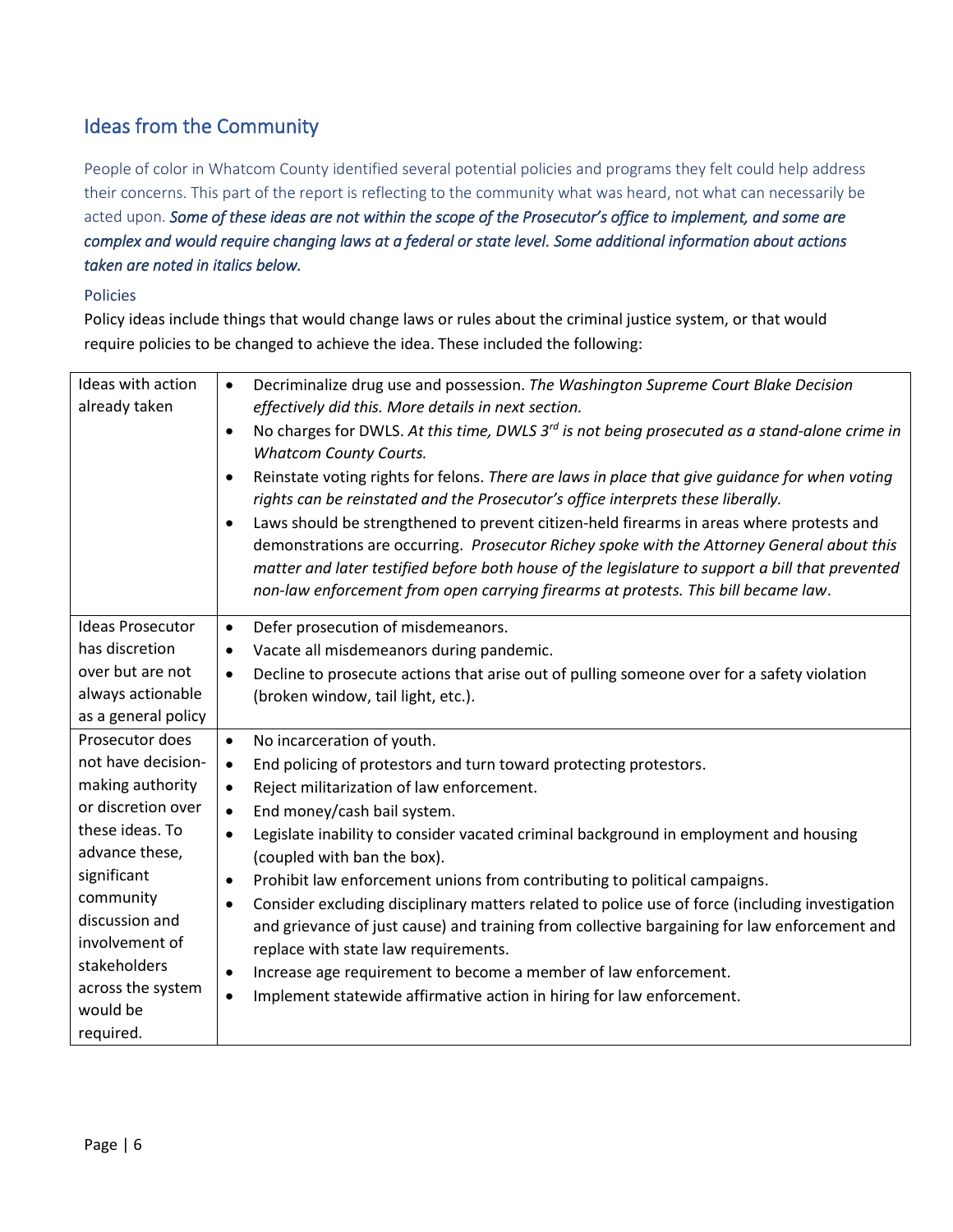# Programs

Ideas were considered programmatic if they required establishing a new service, department, or hiring of staff to implement. These included the following:

| Ideas with action           | Establish a Racial Equity Commission to work on disparities in the Criminal Justice System<br>$\bullet$                                                                                                                                                                                                                                                                                               |
|-----------------------------|-------------------------------------------------------------------------------------------------------------------------------------------------------------------------------------------------------------------------------------------------------------------------------------------------------------------------------------------------------------------------------------------------------|
| already taken               | and in the Community in perpetuity. This work is underway through the Chuckanut Health                                                                                                                                                                                                                                                                                                                |
|                             | Foundation and co-founders Shu-Ling Zhao and Kristina Michele.                                                                                                                                                                                                                                                                                                                                        |
|                             | Establish a civilian oversight board and/or community oversight for policing and<br>$\bullet$                                                                                                                                                                                                                                                                                                         |
|                             | Prosecutor. State legislation has taken steps toward this.                                                                                                                                                                                                                                                                                                                                            |
|                             | Provide Diversity, Equity, and Inclusion (DEI) trainings for all employees. Make this<br>$\bullet$                                                                                                                                                                                                                                                                                                    |
|                             | training integrated, comprehensive and on-going. Prosecutor's Office employees attended<br>the Groundwater training facilitated by the Racial Equity Institute. Additional trainings will<br>be required in the future as an ongoing priority.                                                                                                                                                        |
|                             |                                                                                                                                                                                                                                                                                                                                                                                                       |
|                             | Hire an independent Ombudsman (community liaison) that would enable the community<br>٠<br>to gather data and provide responses to the community from the County that are data<br>informed. Office is looking to hire a position that may support this objective. This position<br>would provide information to the community, but would not be in a role of investigating<br>the Prosecutor's office. |
|                             | Hire Diversity, Equity, Inclusion (DEI) experts for local governments. (Embedding positions<br>$\bullet$                                                                                                                                                                                                                                                                                              |
|                             | within governments vs. the check-box approach - addressing this systemically across                                                                                                                                                                                                                                                                                                                   |
|                             | departments - likely a larger investment.) Whatcom County is applying to be a part of the                                                                                                                                                                                                                                                                                                             |
|                             | Government Alliance for Racial Equity and is assessing internal resources for DEI work.                                                                                                                                                                                                                                                                                                               |
| <b>Ideas Prosecutor has</b> | Establish restorative justice as an alternative to the traditional route through the criminal<br>$\bullet$                                                                                                                                                                                                                                                                                            |
| discretion over but         | justice system.                                                                                                                                                                                                                                                                                                                                                                                       |
| are not always              |                                                                                                                                                                                                                                                                                                                                                                                                       |
| actionable as a             |                                                                                                                                                                                                                                                                                                                                                                                                       |
| general policy              |                                                                                                                                                                                                                                                                                                                                                                                                       |
| Prosecutor does not         | For broken windshields and taillights, create a program to refer community members for<br>$\bullet$                                                                                                                                                                                                                                                                                                   |
| have decision-making        | assistance in getting repairs. Idea to have law enforcement not ask for a license, but                                                                                                                                                                                                                                                                                                                |
| authority or                | instead, provide a resource.                                                                                                                                                                                                                                                                                                                                                                          |
| discretion over these       | State independent Ombudsman or oversight board to notify of law enforcement abuse of<br>$\bullet$                                                                                                                                                                                                                                                                                                     |
| ideas. To advance           | power, and possibly to investigate.                                                                                                                                                                                                                                                                                                                                                                   |
| these, significant          |                                                                                                                                                                                                                                                                                                                                                                                                       |
| community                   |                                                                                                                                                                                                                                                                                                                                                                                                       |
| discussion and              |                                                                                                                                                                                                                                                                                                                                                                                                       |
| involvement of              |                                                                                                                                                                                                                                                                                                                                                                                                       |
| stakeholders across         |                                                                                                                                                                                                                                                                                                                                                                                                       |
| the system would be         |                                                                                                                                                                                                                                                                                                                                                                                                       |
| required.                   |                                                                                                                                                                                                                                                                                                                                                                                                       |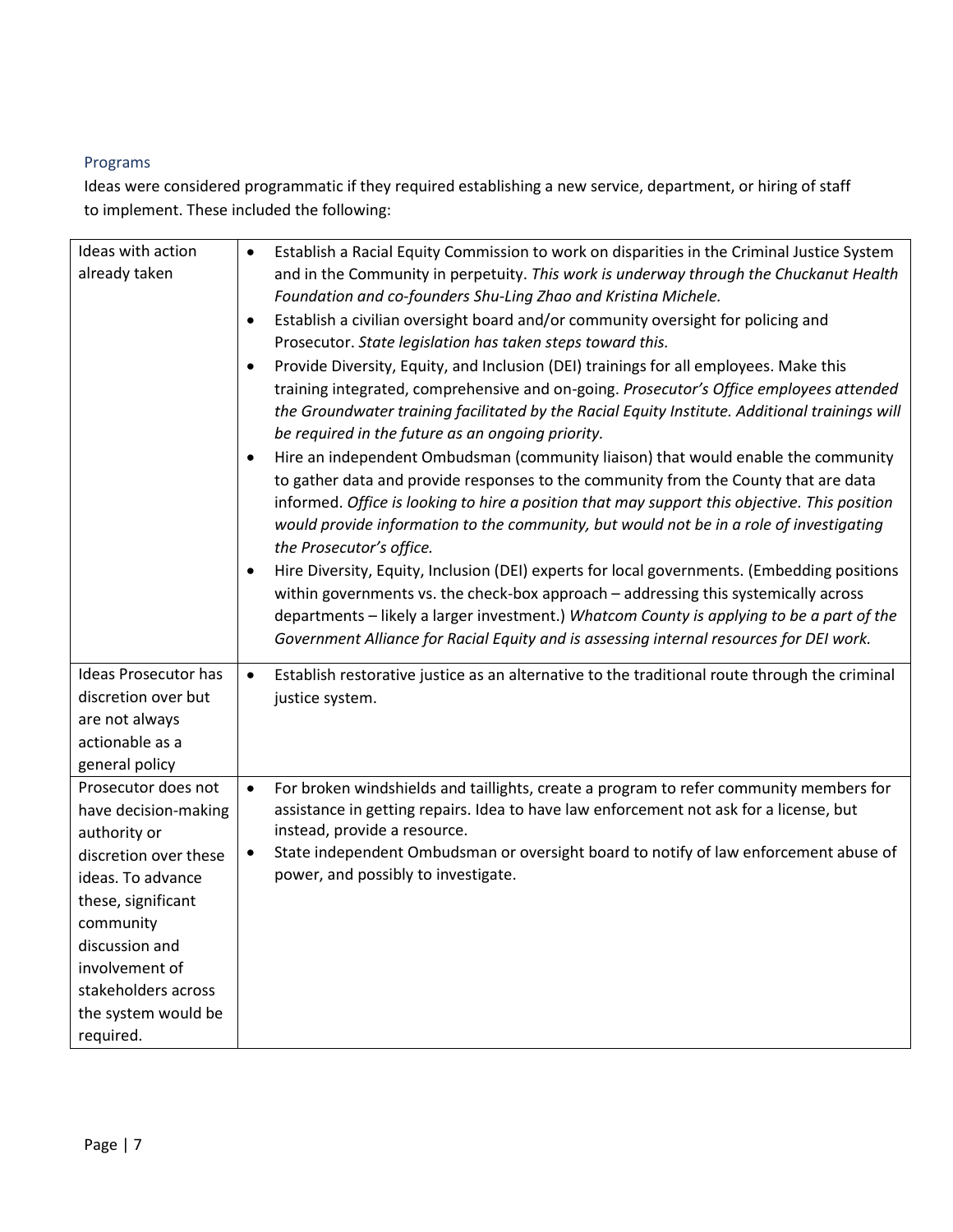## Process

Process ideas were focused more on shifting a procedure or how something is done. These included the following:

| Ideas with action<br>Focus on culture within the Prosecutor's Office, including encouraging external community<br>$\bullet$<br>already taken<br>involvement that connect prosecutors in a non-prosecutorial setting with identity-based<br>organizations that they do not share an identity with, and ongoing full integration of DEI<br>development into every aspect of the Prosecutor's office. Line Prosecutors are encouraged to<br>join the boards of community-based organizations and to volunteer in their professional<br>capacity. Plans are underway to continue to build culture within the Office.<br><b>Ideas Prosecutor</b><br>Allow citizens to participate in review of incidents and/or review of data.<br>$\bullet$<br>has discretion<br>Focus on hiring practices within the Prosecutor's Office and explore paid internships and<br>٠<br>over but are not<br>recruiting in diverse settings.<br>always actionable<br>Provide warning of release of accused abuser.<br>$\bullet$<br>as a general policy<br>Prosecutor does<br>Eliminate the drug taskforce.<br>$\bullet$<br>not have decision-<br>making authority<br>or discretion over<br>these ideas. To<br>advance these,<br>significant<br>involvement of<br>stakeholders<br>across the system<br>and community<br>would be<br>required. |  |
|--------------------------------------------------------------------------------------------------------------------------------------------------------------------------------------------------------------------------------------------------------------------------------------------------------------------------------------------------------------------------------------------------------------------------------------------------------------------------------------------------------------------------------------------------------------------------------------------------------------------------------------------------------------------------------------------------------------------------------------------------------------------------------------------------------------------------------------------------------------------------------------------------------------------------------------------------------------------------------------------------------------------------------------------------------------------------------------------------------------------------------------------------------------------------------------------------------------------------------------------------------------------------------------------------------------------|--|
|                                                                                                                                                                                                                                                                                                                                                                                                                                                                                                                                                                                                                                                                                                                                                                                                                                                                                                                                                                                                                                                                                                                                                                                                                                                                                                                    |  |
|                                                                                                                                                                                                                                                                                                                                                                                                                                                                                                                                                                                                                                                                                                                                                                                                                                                                                                                                                                                                                                                                                                                                                                                                                                                                                                                    |  |
|                                                                                                                                                                                                                                                                                                                                                                                                                                                                                                                                                                                                                                                                                                                                                                                                                                                                                                                                                                                                                                                                                                                                                                                                                                                                                                                    |  |
|                                                                                                                                                                                                                                                                                                                                                                                                                                                                                                                                                                                                                                                                                                                                                                                                                                                                                                                                                                                                                                                                                                                                                                                                                                                                                                                    |  |
|                                                                                                                                                                                                                                                                                                                                                                                                                                                                                                                                                                                                                                                                                                                                                                                                                                                                                                                                                                                                                                                                                                                                                                                                                                                                                                                    |  |
|                                                                                                                                                                                                                                                                                                                                                                                                                                                                                                                                                                                                                                                                                                                                                                                                                                                                                                                                                                                                                                                                                                                                                                                                                                                                                                                    |  |
|                                                                                                                                                                                                                                                                                                                                                                                                                                                                                                                                                                                                                                                                                                                                                                                                                                                                                                                                                                                                                                                                                                                                                                                                                                                                                                                    |  |
|                                                                                                                                                                                                                                                                                                                                                                                                                                                                                                                                                                                                                                                                                                                                                                                                                                                                                                                                                                                                                                                                                                                                                                                                                                                                                                                    |  |
|                                                                                                                                                                                                                                                                                                                                                                                                                                                                                                                                                                                                                                                                                                                                                                                                                                                                                                                                                                                                                                                                                                                                                                                                                                                                                                                    |  |
|                                                                                                                                                                                                                                                                                                                                                                                                                                                                                                                                                                                                                                                                                                                                                                                                                                                                                                                                                                                                                                                                                                                                                                                                                                                                                                                    |  |
|                                                                                                                                                                                                                                                                                                                                                                                                                                                                                                                                                                                                                                                                                                                                                                                                                                                                                                                                                                                                                                                                                                                                                                                                                                                                                                                    |  |
|                                                                                                                                                                                                                                                                                                                                                                                                                                                                                                                                                                                                                                                                                                                                                                                                                                                                                                                                                                                                                                                                                                                                                                                                                                                                                                                    |  |
|                                                                                                                                                                                                                                                                                                                                                                                                                                                                                                                                                                                                                                                                                                                                                                                                                                                                                                                                                                                                                                                                                                                                                                                                                                                                                                                    |  |
|                                                                                                                                                                                                                                                                                                                                                                                                                                                                                                                                                                                                                                                                                                                                                                                                                                                                                                                                                                                                                                                                                                                                                                                                                                                                                                                    |  |
|                                                                                                                                                                                                                                                                                                                                                                                                                                                                                                                                                                                                                                                                                                                                                                                                                                                                                                                                                                                                                                                                                                                                                                                                                                                                                                                    |  |
|                                                                                                                                                                                                                                                                                                                                                                                                                                                                                                                                                                                                                                                                                                                                                                                                                                                                                                                                                                                                                                                                                                                                                                                                                                                                                                                    |  |
|                                                                                                                                                                                                                                                                                                                                                                                                                                                                                                                                                                                                                                                                                                                                                                                                                                                                                                                                                                                                                                                                                                                                                                                                                                                                                                                    |  |
|                                                                                                                                                                                                                                                                                                                                                                                                                                                                                                                                                                                                                                                                                                                                                                                                                                                                                                                                                                                                                                                                                                                                                                                                                                                                                                                    |  |
|                                                                                                                                                                                                                                                                                                                                                                                                                                                                                                                                                                                                                                                                                                                                                                                                                                                                                                                                                                                                                                                                                                                                                                                                                                                                                                                    |  |

# Actions Taken Thus Far as a Result of this Response Process

The Prosecutor's duties include filing felonies within Whatcom County and filing misdemeanors outside the cities' limits. The Prosecutor is obligated to seek justice and to continually improve the criminal justice system, which is why a Prosecutor may support legislation. **The Prosecutor does not control police**, but Prosecutor's filing policies can influence police action and policies.

Justice in prosecution is defined as applying laws in a fair and equitable manner. Like cases should be treated alike and accountability should be proportionate to the offense. When taking action, prosecutors should consider any disadvantage people face who interact with the criminal justice.

Page | 8 On July 31, 2020, a memo regarding policy changes was issued to the Prosecutor's Office based on feedback from the listening sessions and the following factors: COVID-19 has created significant disruption in the Criminal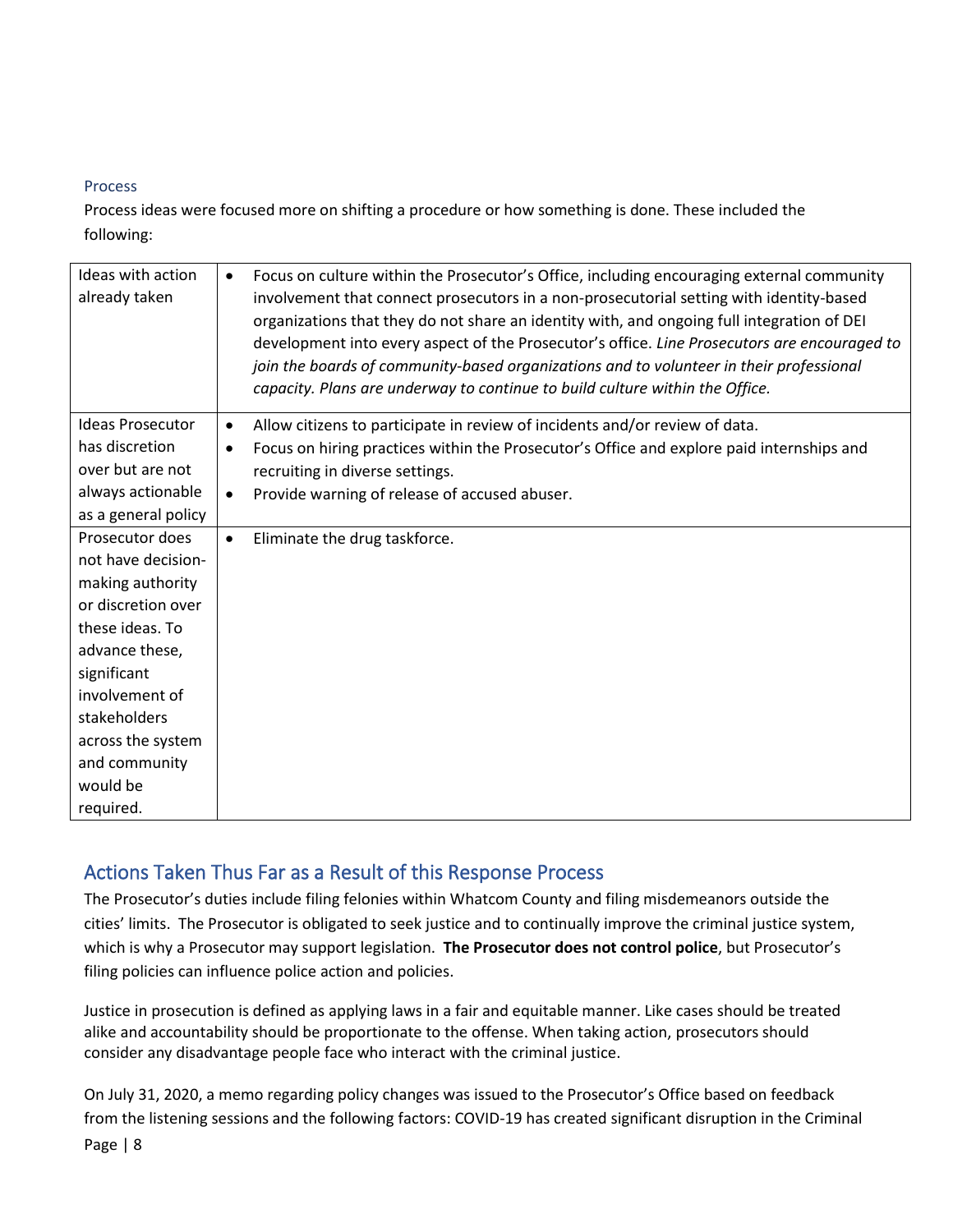Justice System causing trial closures, creating case backlogs, and reducing the incentive to resolve cases. DWLS in the 3rd degree and low-level drug charges have been identified by national studies as drivers of disparate treatment in the criminal justice system, and people need to drive in Whatcom County to get to work and to obtain essential services. A person who is driving while suspended in the third degree is eligible to obtain a license but has not done so due to poverty or because they do not know how to obtain a license. Charging a person with a crime or fining a person for not having a license creates additional barriers to getting a license.

**To reduce overburdened caseloads and reduce disparity in the criminal justice system, DWLS 3rd is no longer filed as a standalone charge.** Upon implementation, over 367 cases were dismissed outright. Many of the reasons one's license would be suspended under the statute for DWLS 3 are not directly related to traffic safety – these include things such as failure to pay child support, failure to pay tickets, and failure to appear in court. Although accountability for these matters remains important, filing a criminal charge creates more barriers to achieving what the law is intended to remedy. Additionally, the Prosecutor is advocating with Washington State legislature for further reform on this matter. Prosecutor Richey endorsed SB 5226 to reduce the number of licenses suspended for failure to appear in court or failure to pay fines. In the Spring of 2021, SB 5226 passed both houses, and was signed by Governor Jay Inslee.

**In efforts to address alternatives to incarceration for low-level offenses and to incentivize rehabilitation, prosecutors may offer stipulated order of continuances (SOC) on most standalone simple possession of drugs charges and, potentially, other lower-level felonies**. Some SOC agreements may add a treatment component or other conditions designed to help a person avoid committing future crimes. The Prosecutor is currently offering the opportunity for people to get their case dismissed if they do not commit a new crime for 12 months. If they enter such an agreement and don't succeed, the individual is found guilty of the underlying charge. In this way, the Prosecutor is looking at different ways to incentivize treatment and rehabilitation vs. recidivism. To date, more than 50 people have taken advantage of this opportunity. The Blake Decision has impacted the cases that would have qualified for a stipulated order of continuance through this process by essentially decriminalizing simple possession of drugs. With all drug-related offenses, rehabilitation, and treatment for the individual and safety for the community are the highest goals. In Whatcom County, there is recognition for the need for more treatment capacity, and there are equity issues in access to treatment and in opportunities for diversion as well.

**Additionally, prosecutors may directly file most new standalone simple felony drug possession charges and potentially other lower-level felonies in district (misdemeanor) court.** This allows for the District Court Probation Department to offer support and to supervise rehabilitation for individuals. After the Prosecutor implemented this policy in July of 2020, (as mentioned above) the Supreme Court of Washington found the simple possession of drugs law unconstitutional on February 25, 2021, in the case of State v. Blake. In April of 2021, the Legislature followed suit and replaced the simple possession statute, making it a misdemeanor with diversion opportunities and treatment, as the Whatcom County Prosecutor had already done.

Page | 9 **The Prosecutor is actively collaborating with co-founders Shu-Ling Zhao and Kristina Michele to support and advocate for the launch of the Whatcom County Racial Equity Commission.** The idea for this Commission came from Prosecutor Richey's conversation with Zhao and Michele when questions arose about data in the criminal justice system, accessing institutional leadership who can help address community questions and concerns, and where to turn to create community-informed and community-led policy change. The goal of this Commission is to bring social justice leaders, people of color, elected officials, and institutional leaders together to address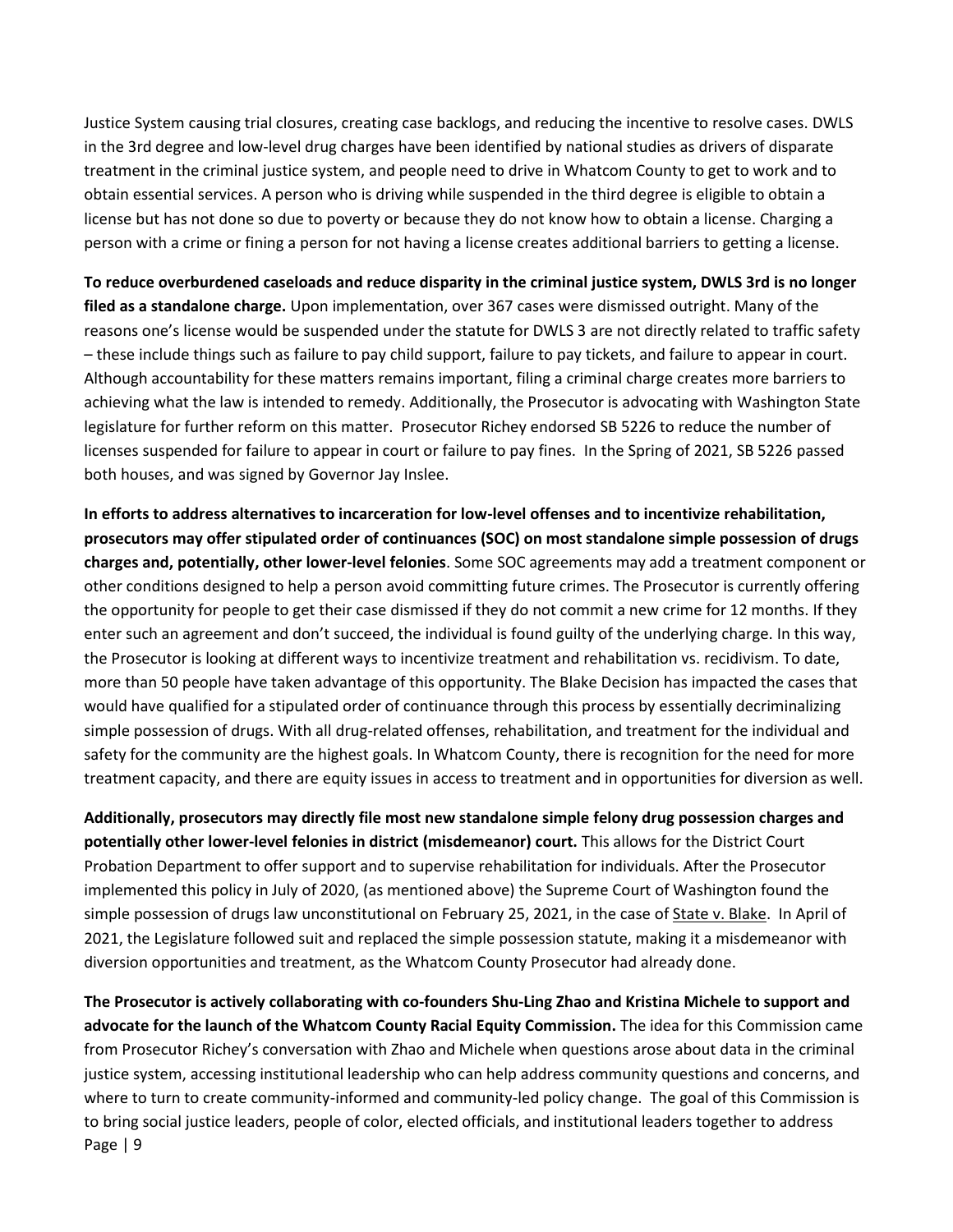systemic racism and racial disparities across Whatcom County. It has been exciting to see this program grow from a single conversation, and, once the Racial Equity Commission begins its work, we will be accountable and accept the responsibility to respond where disparity is found.

**The Prosecutor has worked with local foundations to bring the Racial Equity Institute's Groundwater Training on diversity, equity, and systemic racism to the entire Prosecutor's office.** Attendance was mandatory, because we all should continue to learn how individual, institutional, and structural bias and racism results in disparate outcomes for those we serve, and so that we can identify our bias and take anti-racist actions as a matter of course.

**The Prosecutor's Office has made efforts to vacate charges for possession of marijuana to address historic overcharging of this crime in our communities of color and to acknowledge that marijuana is now legal**. This will assist approximately 400 individuals in Whatcom County, starting with convictions from 1982. Efforts to have these charges vacated had stalled at the Judicial level but are being restarted as of October 18. 2021. This is an ongoing priority for the Prosecutor's Office. Clearing a person's record removes barriers to a productive life. Housing, employment, credit, and loans often hinge on whether someone has a criminal record. The Prosecutor is actively working with State Legislature on this matter as well and will update the community as this issue progresses.

**Before these listening sessions, the Prosecutor's Office successfully launched the LEAD program (Law Enforcement Assisted Diversion).** LEAD diverts individuals from the jail and directs them into treatment and case-management. Many community members expressed support for this approach in the listening sessions. The LEAD operational team is actively working to apply principles from the Government Alliance for Racial Equity and striving to ensure policies are applied equitably. The LEAD program also has a stated goal and purpose of reducing racial disparities within the jail.

**The Prosecutor's Office is exploring hiring a new position to assist with increasing community engagement.** This position would also be asked to provide analysis on the data of the Prosecutor's Office, working toward a community-facing dashboard that would report on meaningful metrics to local reform efforts and public safety.

**Ongoing trainings regarding Diversity, Equity, Inclusion, and implicit bias will be prioritized for the Prosecutor's Office**, in addition to an organizational health assessment to help better understand the opportunities for shifting culture, practices, and policies as needed to achieve the goals laid out in this document.

# State-wide Opportunities

Prosecutor Eric Richey was appointed to the [Governor's Taskforce on Independent Investigations of Police Use](https://www.governor.wa.gov/boards-commissions/workgroups-task-forces/governor%E2%80%99s-task-force-independent-investigations-police)  [of Force](https://www.governor.wa.gov/boards-commissions/workgroups-task-forces/governor%E2%80%99s-task-force-independent-investigations-police) and to [Taskforce 2.0 .](https://law.seattleu.edu/centers-and-institutes/korematsu-center/initiatives/task-force-20-x24772) The Independent Investigations of Police Use of Force Taskforce was formed, "to provide a comprehensive set of reforms, provide insight and feedback and review the I-940 structure and protocols, other investigation models, and ultimately provide input to help inform legislation" at the State level. Taskforce 2.0 was established to report on racial inequities in the Criminal Justice System. Prosecutor Richey solicited further feedback in these listening sessions in order to gather and provide a broader community perspective on these taskforces. Members from both taskforces performed the important work of continually challenging traditional criminal justice thought and putting new ideas on the table.